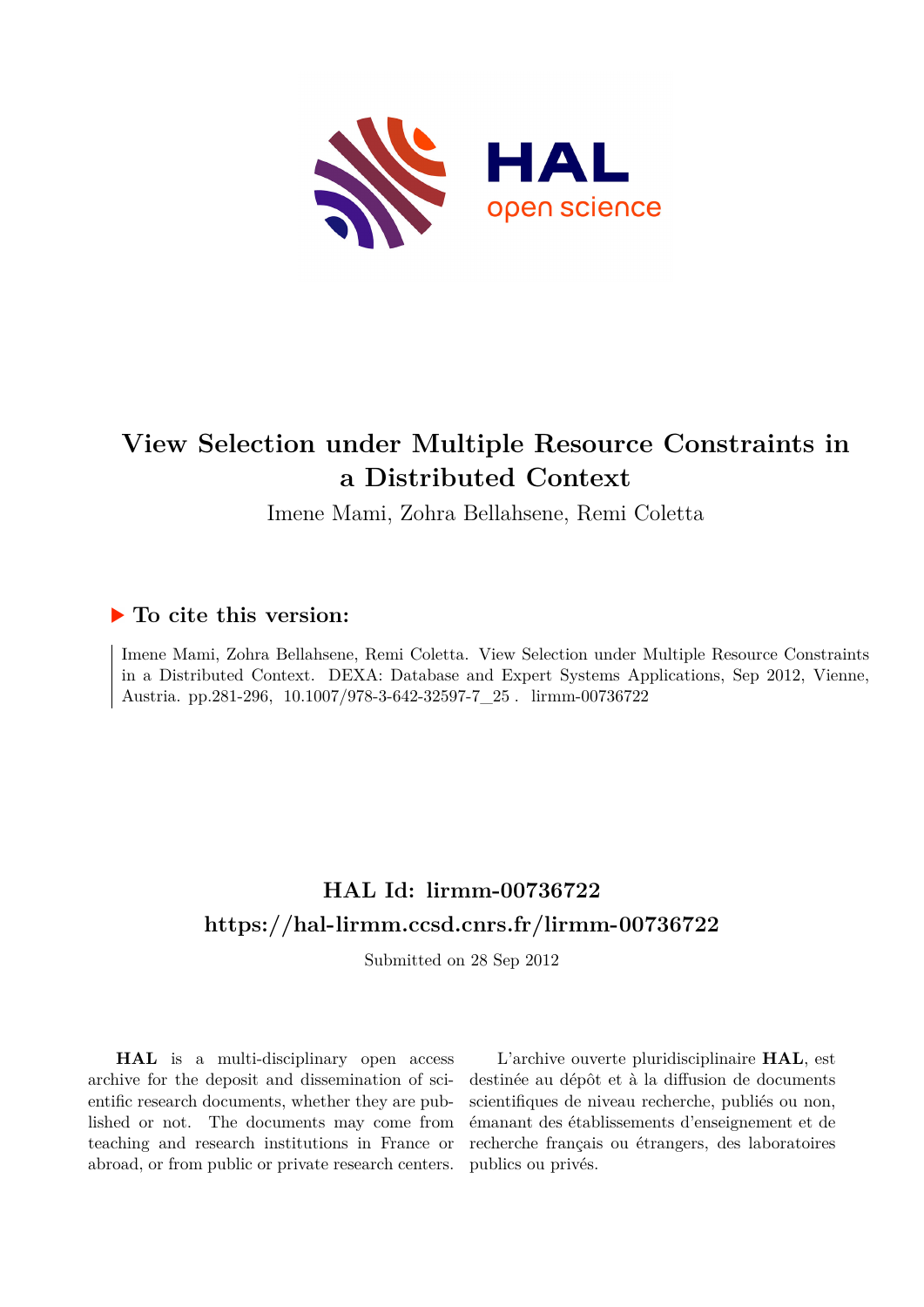# View Selection Under Multiple Resource Constraints in a Distributed Context

 $\rm{Imene~Mami^1,~Zohra~Bellahsene^1,~and~Remi~Coletta^2}$ 

<sup>1</sup> University Montpellier 2 - INRIA, LIRMM, France <sup>2</sup> University Montpellier 2 - LIRMM, France {mami,bella,coletta}@lirmm.fr

Abstract. The use of materialized views in commercial database systems and data warehousing systems is a common technique to improve the query performance. In past research, the view selection issue has essentially been investigated in the centralized context. In this paper, we address the view selection problem in a distributed scenario. We first extend the AND-OR view graph to capture the distributed features. Then, we propose a solution using constraint programming for modeling and solving the view selection problem under multiple resource constraints in a distributed context. Finally, we experimentally show that our approach provides better performance resulting from evaluating the quality of the solutions in terms of cost saving.

## 1 Introduction

View materialization is a widely used strategy in commercial database systems and data warehousing systems to improve the query performance. Indeed, answering queries using materialized views can significantly speed up the query processing since the access to materialized views is much faster than recomputing views on demand. However, whenever a base relation is changed the materialized views built on it have to be updated in order to compute up-todate query results. The process of updating materialized views is known as view maintenance. Besides, materialized views need storage space.

The problem of choosing which views to materialize by taking into account three important features: query cost, view maintenance cost and storage space is known as the view selection problem. This is one of the most challenging problems in data warehousing [16]. For this reason the view selection problem has received significant attention in past research but most of these studies presented solutions in the centralized context [9].

In a distributed environment the view selection problem becomes more challenging. Indeed, it includes another issue which is to decide on which computer nodes the selected views should be materialized. Furthermore, resource constraints such as CPU, IO, network bandwidth have to be taken into consideration. The view selection problem in a distributed context may also be constrained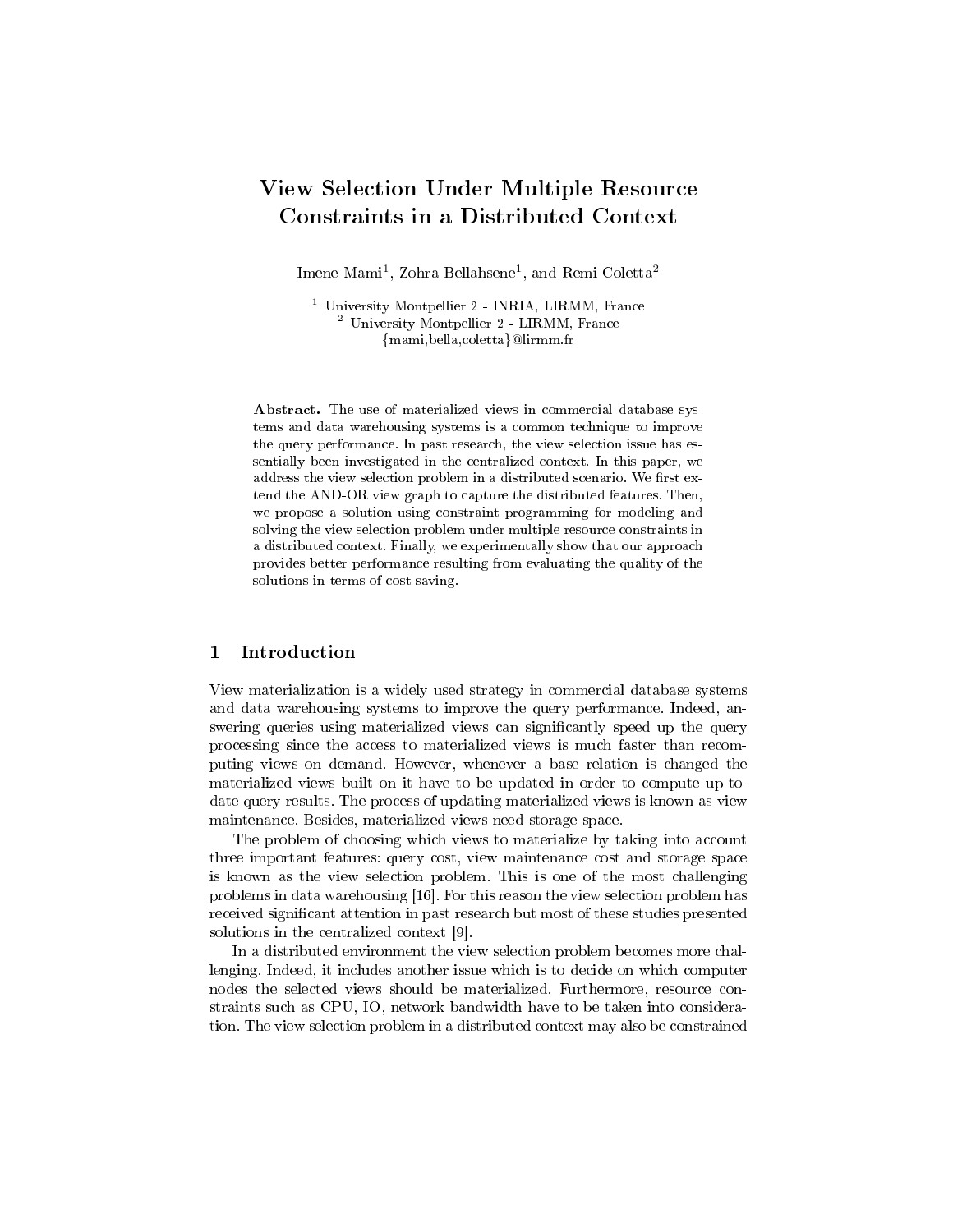by storage space capacities per computer node and maximum view maintenance cost.

To the best of our knowledge, no past work has addressed this problem under all these resource constraints. Our constraint programming based approach fills this gap. Indeed, all these resource constraints will easily be modeled with the rich constraint programming language. Furthermore, the heuristic algorithms which have been designed to solve the view selection problem in a distributed scenario are deterministic algorithms. For example greedy algorithm [3] and genetic algorithm [8], a type of randomized algorithms. These heuristic algorithms may provide near optimal solutions but there is no guarantee to find the global optimum because of their greedy nature or their probabilistic behavior. We have demonstrated in our recent work [10] the benefit of using constraint programming techniques for solving the view selection problem with reference to the centralized context in terms of the solution quality. Indeed, our approach is able to provide a near optimal solution to the view selection problem during a given time interval. The quality of this solution may be improved over time until reaching the optimal solution. Specifically, our main contributions are:

- 1. We propose an extension of the concept of the AND-OR view graph [15] in order to reflect the relation between views and communication network within the distributed scenario. We make use of the concept of the AND-OR view graph to exhibit common sub-expressions between queries of workload which can be exploited for sharing updates and storage space.
- 2. We describe how to model the view selection problem in a distributed context as a Constraint Satisfaction Problem (CSP). Its resolution is supported automatically by the constraint solver embedded in the constraint programming language such as the powerful version of CHOCO [1]. The view selection problem has been addressed under multiple resource constraints. The limited resources are the total view maintenance cost and the storage space capacity for each computer node. Furthermore, we consider the IO and CPU costs for each computer node as well as the network bandwidth.
- 3. We have implemented our approach and compared it with a randomized method i.e., genetic algorithm [8] which has been designed for a distributed setting. We experimentally show that our approach provides better performance resulting from evaluating the quality of the solutions in terms of cost saving.

The rest of this paper is organized as follows. Section 2 defines the view selection problem in a distributed scenario and discusses the settings for the problem. In section 3, we present the framework that we have designed specifically to a distributed setting. Section 4 describes how to model the view selection problem under multiple resource constraints in a distributed environment as a constraint satisfaction problem (CSP). In section 5, it is provided our experimental evaluation. Section 6 presents a brief survey of related work. Finally, section 7 contains concluding remarks and future work.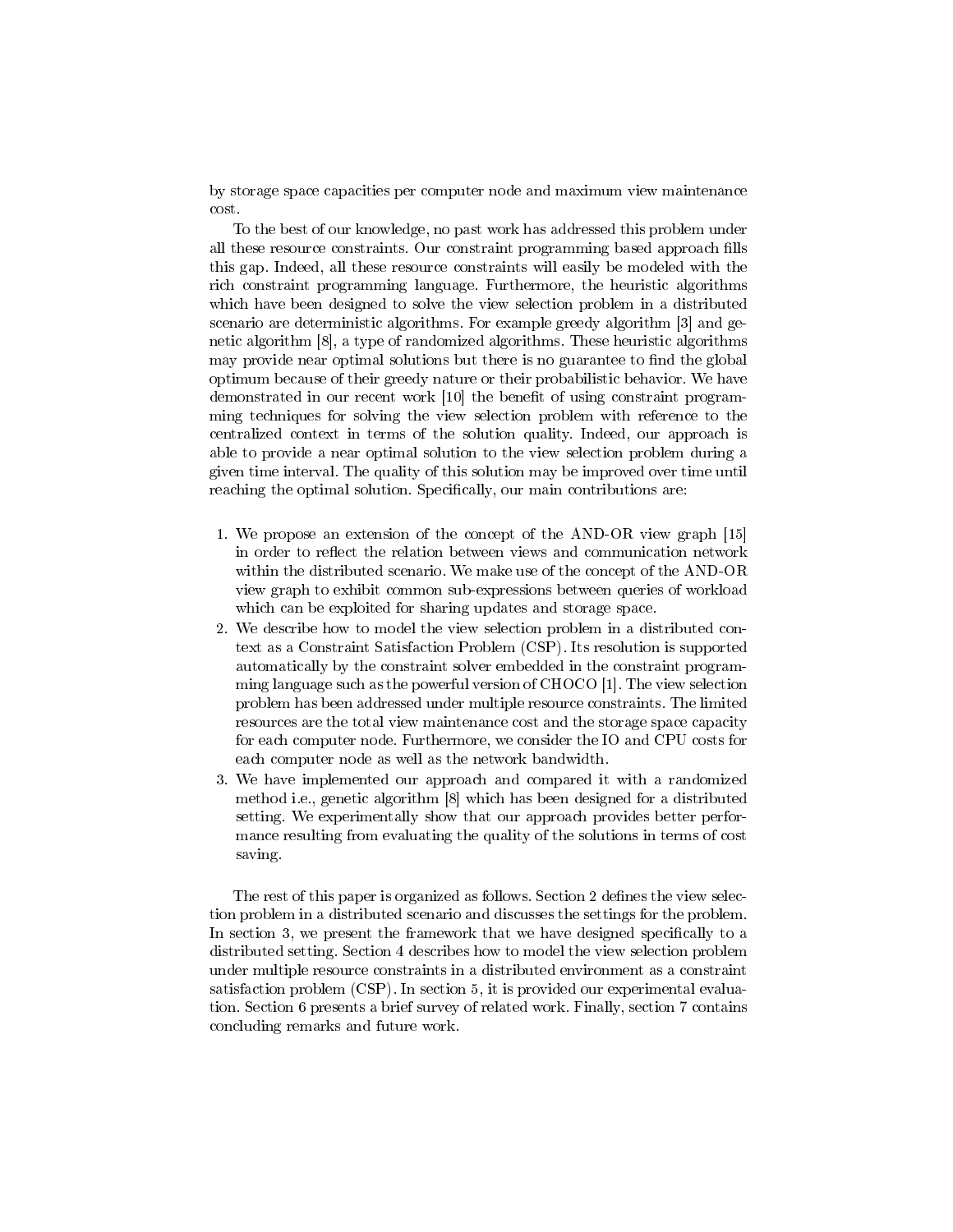# 2 Preliminaries

### 2.1 View Selection Problem and Cost Model in a Distributed Context

View Selection Problem The general problem of view selection in a centralized context is to select a set of views to be materialized that minimizes the cost of evaluating the query workload. In a distributed scenario, multiple computer nodes with different resource constraints (i.e., CPU, IO, storage space capacity, network bandwidth, etc.) are connected to each other. Moreover, each computer node may share data and issue numerous queries against other computer nodes. In this paper, we have examined the problem of choosing a set of views and a set of computer nodes at which these views should be materialized so that the full query workload is answered with the lowest cost. In our approach, the view selection is decided under multiple resource constraints. Resources may be storage space capacity per computer node and maximum view maintenance cost. Furthermore, we consider the IO and CPU costs for each computer node as well as the network bandwidth.

Cost Model The cost model assigns an estimated cost e.g., query cost or view maintenance cost to any view (or query) in the search space. In a distributed system, a cost model should reflect CPU, IO and communication costs.

Estimated  $cost = IO cost + CPU cost + Communication cost$ 

The two first components IO and CPU costs measure the local processing cost. This cost is computed as the sum of all execution costs incurred by the required relational operations. The CPU cost is estimated as the time needed to process each tuple of the relation e.g., checking selection conditions. The IO cost estimate is the time necessary for fetching each tuple of the relation. The third cost component is the communication cost which is the time needed to transfer data e.g., transmitting views on the communication network. In our cost model these costs are estimated according to the size of the involved relations and in terms of time.

#### 2.2 Constraint Programming

Constraint Programming is known to be a powerful approach for modeling and solving combinatorial search problems such as scheduling and timetabling. More recently, constraint programming has been considered as beneficial in data mining setting [13]. By constraint programming, we mean the computer implementation of an algorithm for solving Constraint Satisfaction Problems (CSPs).

A CSP model is composed of a set of variables  $VAR = \{var_1, var_2, ..., var_n\},\$ each variable  $var_i$  has a set of values which is called the domain of values  $DOM = \{d_{var_1}, d_{var_2}, ..., d_{var_n}\}$  and a set of constraints  $CSI = \{c_1, c_2, ..., c_n\}$ that describes the relationship between subsets of variables. Formally, a constraint  $C_{ijk}$  between the variables  $var_i, var_j, var_k$  is any subset of the possible combinations of values of  $var_i, var_j, var_k$ , i.e.,  $C_{ijk} \subset d_{var_i} \times d_{var_j} \times d_{var_k}$ .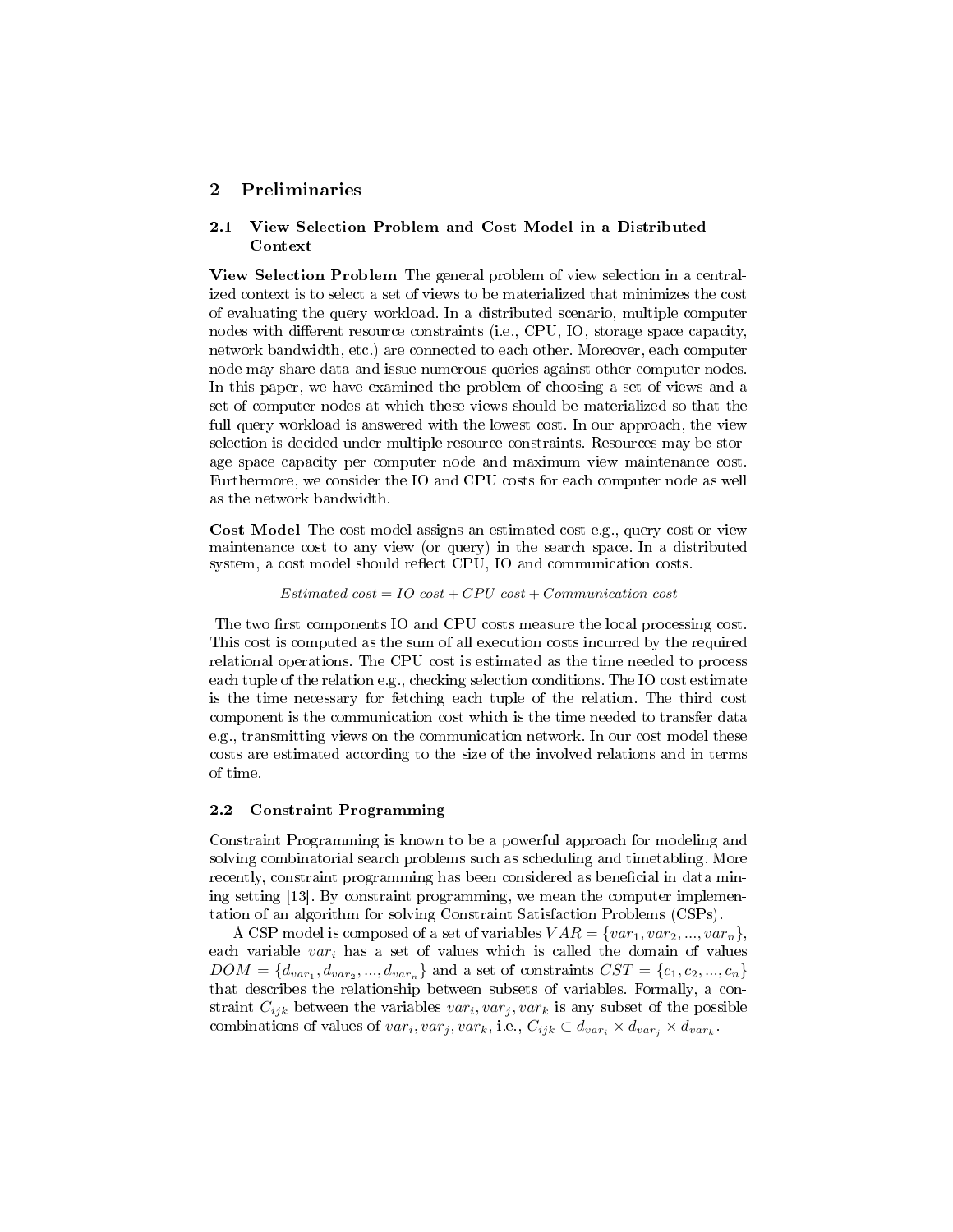The subset specifies the combinations of values that the constraint allows. A feasible solution to a CSP is an assignment of a value from its domain to every variable, so that the constraints on these variables are satisfied. For optimization purpose some cost expression on these variables takes a maximal or minimal value.



Fig. 1: Search tree using constraint propagation.

Let us illustrate how the constraint programming can be applied to select and place materialized views. Figure 1 shows the domain reduction of nine variables  $Mat(v_1, s_1)$ ,  $Mat(v_1, s_2)$ ,  $Mat(v_1, s_3)$ ,  $Mat(v_2, s_1)$ ,  $Mat(v_2, s_2)$ ,  $Mat(v_2,s_3), Mat(v_3,s_1), Mat(v_3,s_2)$  and  $Mat(v_3,s_3)$  where  $Mat(v_i,s_j)$  denotes for each view  $v_i$  if it is materialized or not materialized on site  $s_j$ . It is a binary variable,  $d_{Mat_{v_i, s_j}} = 0,$ 1 (0:  $v_i$  is not materialized on site  $s_j,$  1:  $v_i$  is materialized on  $s_i$ ). The problem is to select a set of views and a set of sites at which these views should be materialized under a maintenance cost constraint which guarantees that the total maintenance cost of the set of materialized views is less than 12 (knowing that  $Mc(v_1, s_1)=8$ ,  $Mc(v_1, s_2)=14$ ,  $Mc(v_1, s_3)=18$ ,  $Mc(v_2, s_1)=16$ ,  $Mc(v_2, s_2)=15,$   $Mc(v_2, s_3)=3,$   $Mc(v_3, s_1)=12,$   $Mc(v_3, s_2)=3$  and  $Mc(v_3, s_3)=9;$ where  $Mc(v_i, s_j)$  denotes the cost of maintaining the view  $v_i$  on site  $s_j$ ). At the beginning, the initial variable domains are represented by three columns of white squares meaning that every view can be materialized on any site. Considering the maintenance cost constraint, it appears that  $Mat(v_1, s_2)$ ,  $Mat(v_1, s_3)$ ,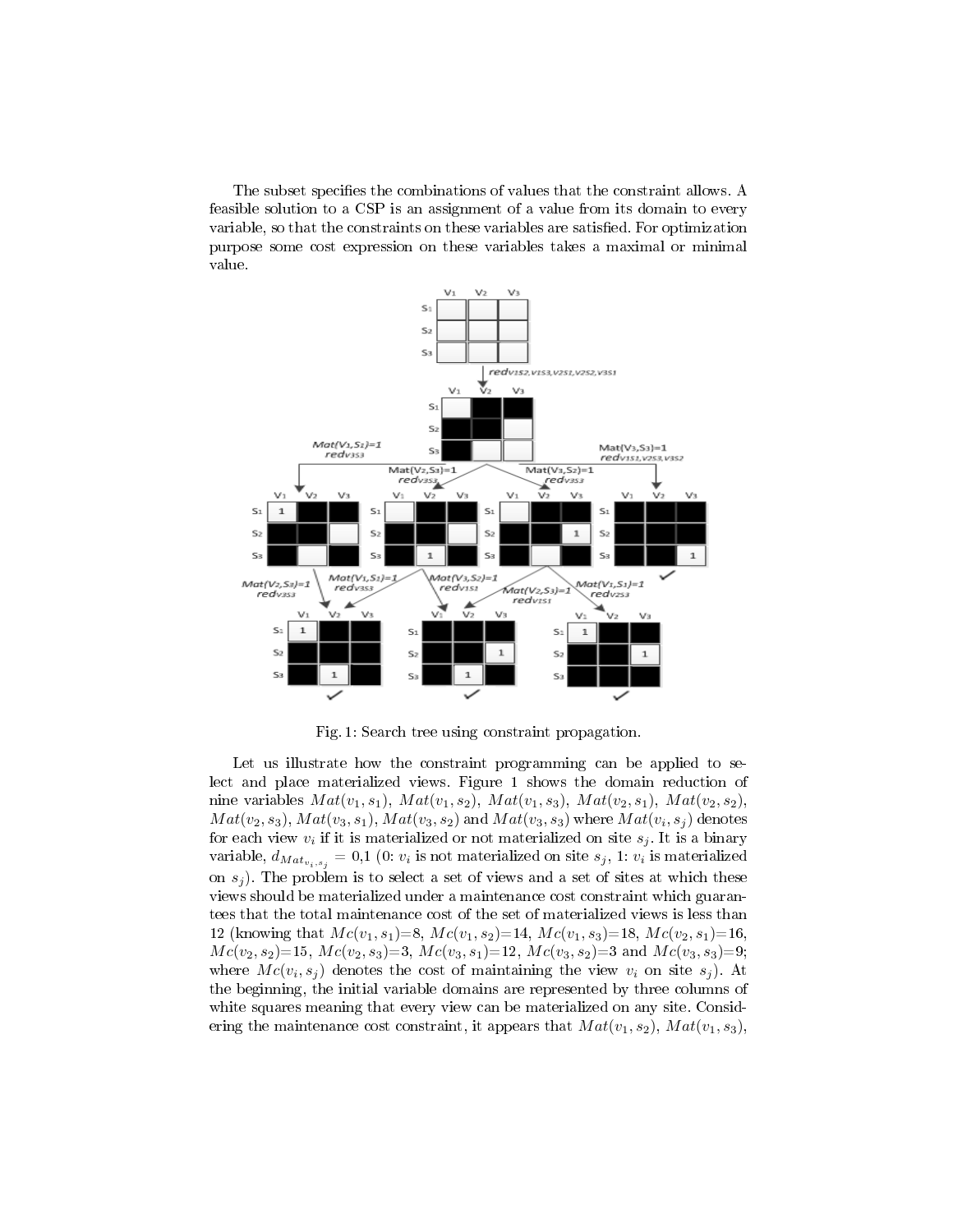$Mat(v_2, s_1)$ ,  $Mat(v_2, s_2)$  and  $Mat(v_3, s_1)$  cannot take the value 1 because otherwise the total maintenance cost will be greater than 12. Let  $red_{v_i s_i}$  denotes the reduction of the domain of the variable  $\mathit{Mat}(v_i,s_j).$  For instance in figure 1,  $red_{v_1s_2,v_1s_3,v_2s_1,v_2s_2,v_3s_1}$  filters the value 1 (the inconsistent value) from the domain of  $Mat(v_1, s_2)$ ,  $Mat(v_1, s_3)$ ,  $Mat(v_2, s_1)$ ,  $Mat(v_2, s_2)$  and  $Mat(v_3, s_1)$ . The deleted values are marked with a black square. After this stage some variable domains are not reduced to singletons, the solver takes one of these variables and tries to assign it each of the possible values in turn (i.e.,  $Mat(v_1, s_1)=1$ ). This enumeration stage triggers more reductions (i.e.,  $red_{v_3s_3}$  where  $Mat(v_1, s_1)=1$ ) which leads in our example to four solutions. These solutions are of various quality or cost. In addition to providing a rich constraint language to model a problem as a CSP and techniques such as constraint propagation to reduce the search space by excluding solutions where the constraints become inconsistent, constraint programming offers facilities to control the search behavior. This means that search strategies can be defined to decide in which order to explore the created child nodes in an enumeration tree which can signicantly reduce the execution time. Furthermore, constraint programming provides ways to limit the tree search regarding different criteria. For instance performing the search until reaching a feasible solution in which all constraints are satisfied, or until reaching a search time limit or until reaching the optimal solution.

# 3 Distributed AND-OR View Graph

In order to exhibit common sub-expressions between queries of workload, the view selection is represented by using a AND-OR view graph [15,12]. Common sub-expressions can be exploited for sharing updates and storage space. The AND-OR view graph is a Directed Acyclic Graph (DAG) which is composed of two types of nodes: Operation nodes (Op-nodes) and Equivalence nodes (Eqnodes). Each Op-node represents an algebraic expression (Select-Project-Join) with possible aggregate function. An Eq-node represents a set of logical expressions that are equivalent (i.e., that yield the same result). The Op-nodes have only Eq-nodes as children and Eq-nodes have only Op-nodes as children. The root nodes are equivalence nodes representing the queries and the leaf nodes represent the base relations. Equivalence nodes correspond to the views that are candidates to materialization.

The AND-OR view graph is the union of all possible execution plans of each query. Our motivation to consider all execution strategies is that it has been argued that a good selection of materialized views can only be found by considering the optimization of both global processing plans and materialized view selection [17]. The AND-OR view graph of the queries  $q_1 = P$  join PS join S and  $q_2$  = PS join S join N where P, PS, S and N are the base relations <sup>3</sup> is shown in figure 2. Circles represent operation nodes and boxes represent equivalence nodes. For simplicity, we represent only two execution plans for the query  $q_1$ 

<sup>3</sup> The subscripts P, PS, S and N denote respectively the base relations of TPC-H benchmark: Part, PartSupp, Supplier and Nation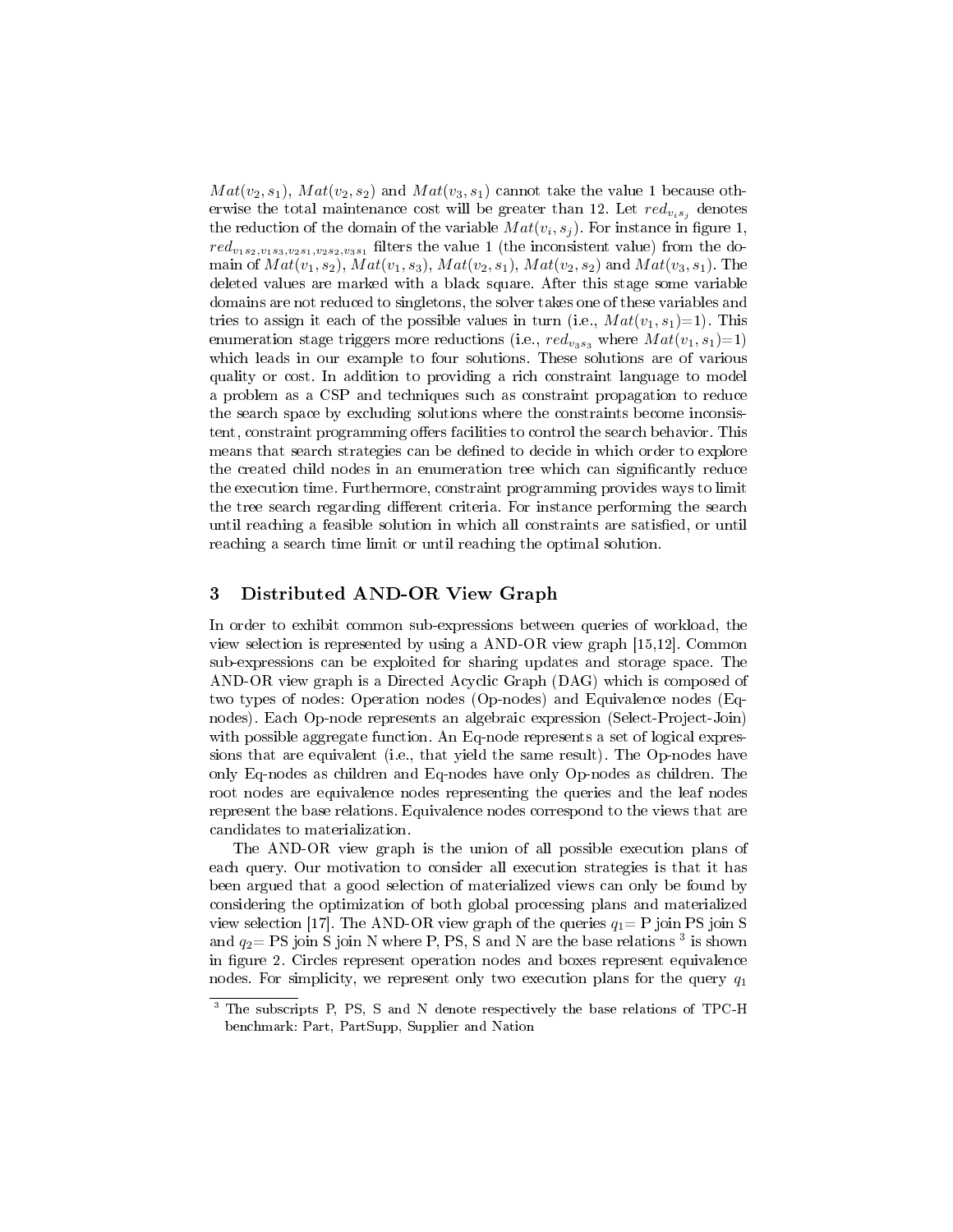and one execution plan for the query  $q_2$ . The remaining execution plans are just indicated by dashed lines. For example, view P-PS-S, corresponding to query  $q_1$ , can be computed from P-PS and S or P and PS-S. This dependence is indicated in figure 2 by AND and OR arcs.



Fig. 2: AND-OR view graph of two queries  $q_1$  and  $q_2$ 

In this paper, we extend the concept of the AND-OR view graph to deal with distributed settings. Therefore, we propose the distributed AND-OR view graph to reflect the relation between views and communication network in the distributed scenario. We consider a distributed setting involving a set of sites (computer nodes) with different resource constraints (CPU, IO, storage space capacity, network bandwidth), a set of queries, a set of updates and their respective frequencies. For each query  $q$ , we consider all possible execution plans which represent its execution strategies. In this paper we consider selection-projection-join (SPJ) queries that may involve aggregation and a group by clause as well. Let us consider the query  $q$  defined over a simplified version of the TPC-H benchmark [2]. Query  $q$  finds the minimal supply cost for each country and each product having the brand name 'Renault'. The associated query is as follows:

| Select | P.partkey, N.nationkey, N.name, Min(PS.supplycost) |
|--------|----------------------------------------------------|
| From   | Part P, Supplier S, Nation N, PartSupp PS          |
| Where  | $P.brand = 'Renault'$                              |
| and    | $P$ partkey = PS partkey                           |
| and    | $PS$ . suppkey = S. suppkey                        |
| and    | $S.$ nationkey = N.nationkey                       |
|        | Group by P.partkey, N.nationkey, N.name;           |
|        |                                                    |

A sample distributed AND-OR view graph is shown in figure 3. For simplicity, we consider a network of only three sites  $s_1$ ,  $s_2$ ,  $s_3$  and we illustrate a part of the query q by considering only join operations and one execution strategy. Indeed, in figure 3 we consider only the join between Part  $(P)$  and PartSupp  $(PS)$  and the join between PartSupp (PS) and Supplier (S). The execution strategy that we have presented in figure  $3$  is ((P join PS) join S). We suppose that the base relations are stored on different sites.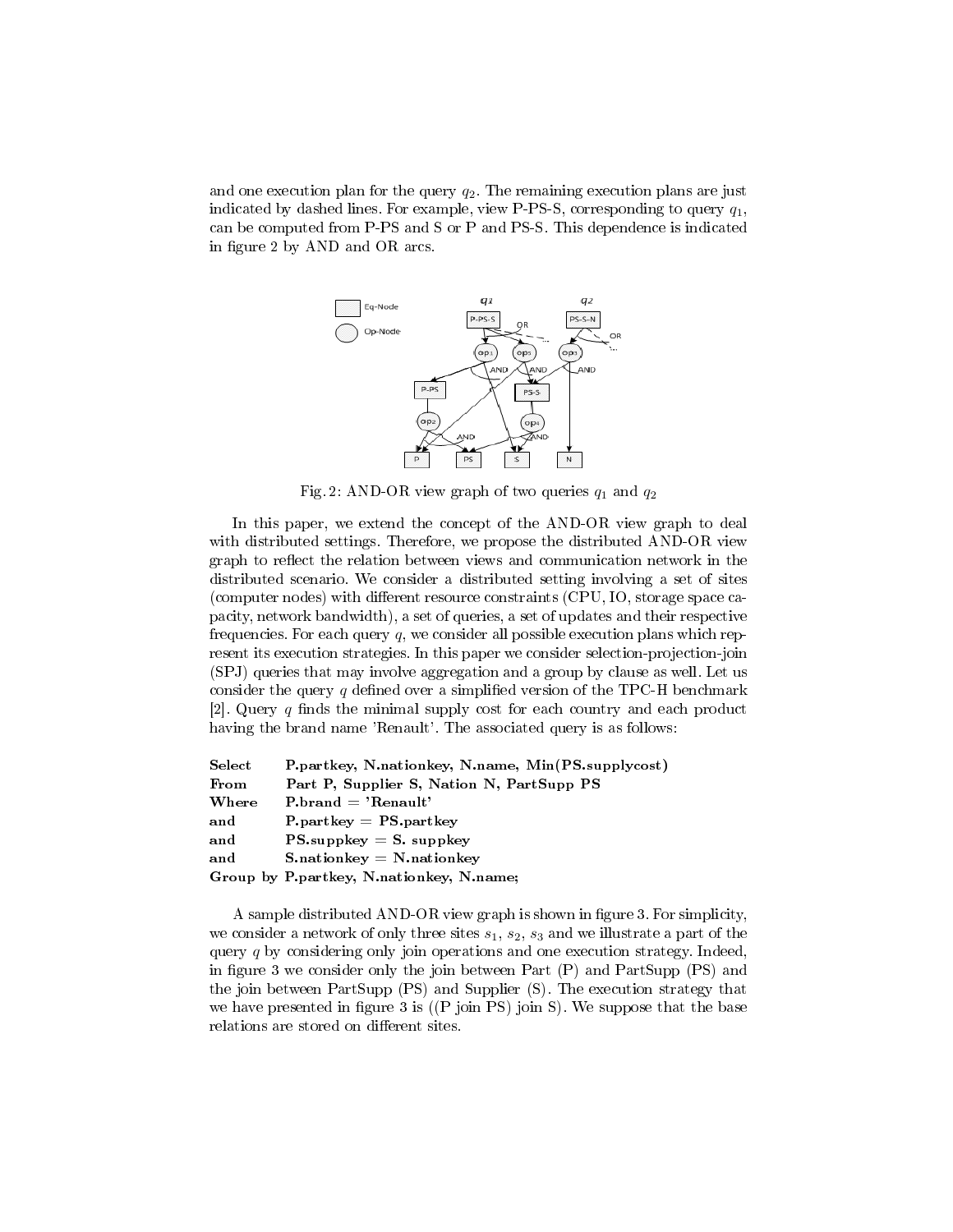

Fig. 3: Distributed AND-OR view graph.

In order to represent the communication channels, every node is split into three sub-nodes, each of which denotes the view or the execution operation at one site. The communication edges between equivalence nodes of the same level (i.e.,  $(P - PS - S, S_1)$ ,  $(P - PS - S, S_2)$  and  $(P - PS - S, S_3)$ ), as shown in the dashed rectangle in figure 3, denote that a view can be answered from any other site if it is less expensive than computing this view from any children nodes. However, these edges are bidirectional creating cycles which no longer conforms to the characteristics of a DAG. In order to eliminate cycles, each subnode  $(v_i,S_j),$  as illustrated in figure 4, has been artificially split into two nodes  $(v_i, S_j)'$  and  $(v_i, S_j)'$ .



Fig. 4: Modied Distributed AND-OR view graph.

# 4 Modeling View Selection Problem in a Distributed Context as a Constraint Satisfaction Problem (CSP)

In this subsection, we describe how to model the view selection problem in a distributed scenario as a Constraint Satisfaction Problem (CSP). Then, its resolution is supported automatically by the constraint solver embedded in the constraint programming language. All the symbols as well as the variables that we have used in our CSP model are defined in Table 1. The view selection in a distributed scenario can be formulated by the following constraint satisfaction model.

$$
minimize \sum_{(v_i, s_j) \in Q(G)} \left( f_q(v_i) * Qc(v_i, s_j) \right) \tag{1}
$$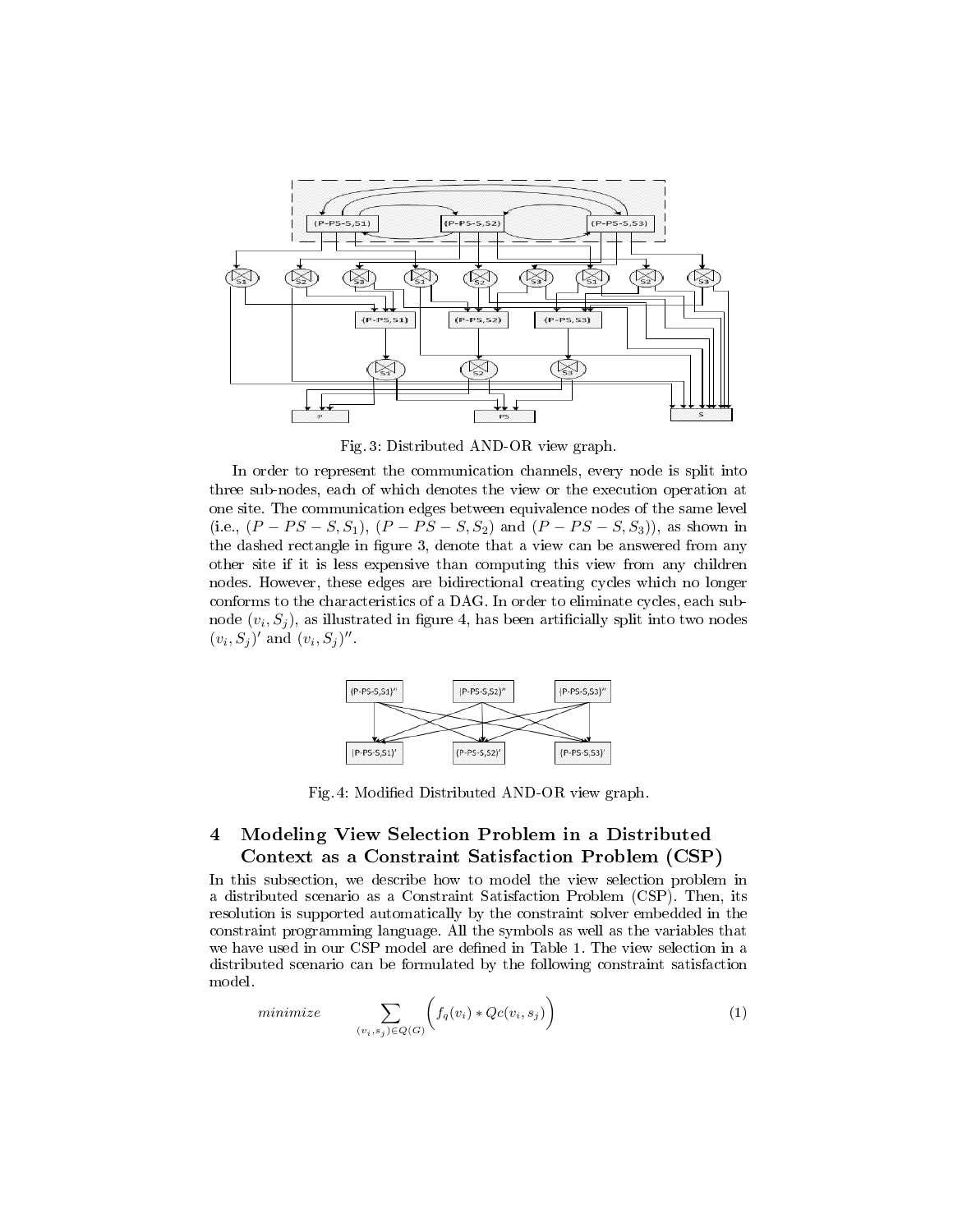subject to 
$$
\forall s_j \in S \sum_{(v_i, s_j) \in V(G)} \left( Mat(v_i, s_j) * |v_i| * IO_j \right) \leq Sp_{max_j} \qquad (2)
$$

$$
\sum_{(v_i, s_j) \in V(G)} \left( Mat(v_i, s_j) * f_u(v_i) * Mc(v_i, s_j) \right) \le U_{max} \tag{3}
$$

In our approach, the main objective is the minimization of the total query cost. The total query cost is computed by summing over the cost of processing each input query rewritten over the materialized views. Constraints (2) and (3) state that the views are selected to be materialized on a set of sites under a limited amount of resources. Constraint (2) ensures that for each site the total space occupied by the materialized views on it is less than its storage space capacity. Constraint (3) guarantees that the total maintenance cost of the set of materialized views is less than the maximum view maintenance cost.

| Symbols of CSP model |                                                                                    |
|----------------------|------------------------------------------------------------------------------------|
| G                    | The distributed AND-OR view graph.                                                 |
| Q(G)                 | The query workload.                                                                |
| V(G)                 | The set of candidate views                                                         |
| U                    | The set of updates.                                                                |
| $\delta(v_i,s_j,u)$  | denotes the differential result of view $v_i$ on $s_i$ , with respect to update u. |
| $f_q$                | The frequency of a query.                                                          |
| $f_u$                | The update frequency of a query (or view).                                         |
| S                    | The set of sites which represent the computer nodes.                               |
| $Sp_{max_i}$         | The storage space capacity of the site $s_i$ .                                     |
| $U_{max}$            | The maximum view maintenance cost.                                                 |
| $ v_i $              | The size of $v_i$ in terms of number of bytes.                                     |
| $Bw(s_k, s_j)$       | The bandwidth between $s_i$ and $s_k$ .                                            |

| CSP variables and their domains                                                                                                           |                                                                                                      |  |
|-------------------------------------------------------------------------------------------------------------------------------------------|------------------------------------------------------------------------------------------------------|--|
|                                                                                                                                           | $Mat(v_i, s_j)$ The materialization of the view $v_i$ on site $s_j$ . It is a binary variable        |  |
|                                                                                                                                           | $d_{Mat(v_i, s_j)} = 0,1; 0: v_i$ is not materialized on $s_j$ , 1: $v_i$ is materialized on $s_j$ . |  |
|                                                                                                                                           |                                                                                                      |  |
|                                                                                                                                           | $Qc(v_i, s_j)$ The query cost corresponding to the view $v_i$ if it is computed                      |  |
|                                                                                                                                           | or materialized on site $s_i$ .                                                                      |  |
|                                                                                                                                           | $Mc(v_i, s_j)$ The maintenance cost corresponding to the view $v_i$ if it is updated                 |  |
|                                                                                                                                           | on site $s_i$ .                                                                                      |  |
| The costs are defined in terms of time (see subsection 2.1).                                                                              |                                                                                                      |  |
| Their domain is a finite subset of $\mathbb{R}^*_+(d_{Qc(v_i,s_j)} \subset \mathbb{R}^*_+$ and $d_{Mc(v_i,s_j)} \subset \mathbb{R}^*_+$ . |                                                                                                      |  |

Table 1: Symbols and CSP variables.

The query and maintenance costs may be formulated as follows.

$$
Qc(v_i, s_j) = \min_{s_k \in S} \left( Qc_{local}(v_i, s_k) + \frac{|v_i|}{Bw(s_k, s_j)} \right)
$$
(4)

$$
Qc_{local}(v_i, s_j) = \begin{cases} ComputingCost(v_i, s_j) & if \ Mat(v_i, s_j) = 0\\ |v_i| * IO_j \ otherwise \end{cases}
$$
(5)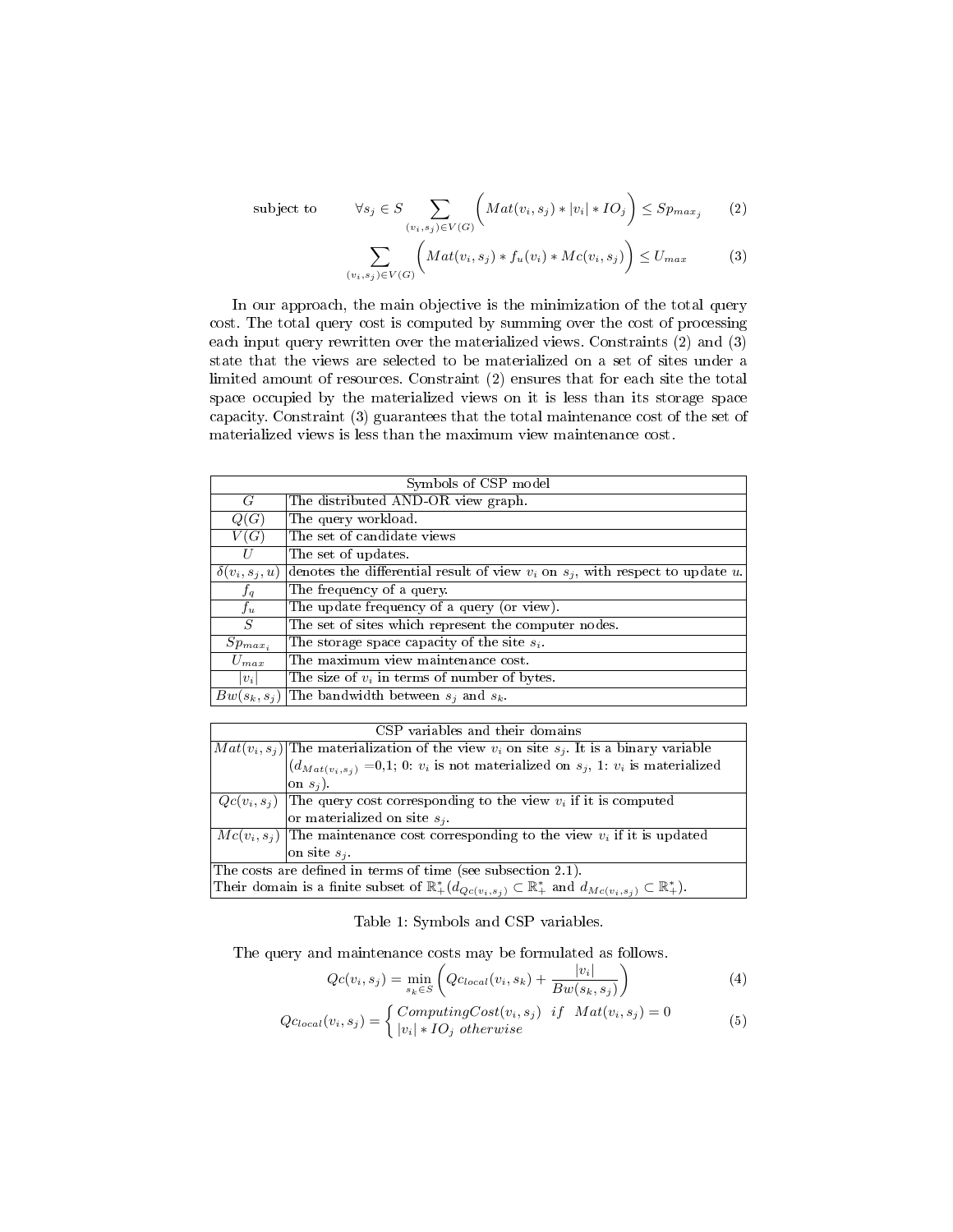ComputingCost
$$
(v_i, s_j)
$$
 =  $\min_{op_l \in child(v_i, s_j)} \left( cost(op_l, s_j) + \sum_{(v_m, s_n) \in child(op_l)} \left( QC(v_m, s_n) + \frac{|v_m|}{Bw(s_n, s_j)} \right) \right)$  (6)

Query Cost. The query cost includes the local processing cost and the communication cost. The local processing cost reflects CPU and IO costs (see subsection 2.1). Constraint (4) guarantees that a view is answered from the site that can provide the answer with the lowest cost. Constraint (5) and (6) ensure that the minimum cost path is selected for computing a given view on a given site. Each minimum cost path is composed of all the cost of executing the operation nodes on the path and the query cost corresponding to the related views or bases relations. The reading cost is considered if the view has been materialized.

$$
Mc(v_i, s_j) = \begin{cases} 0 & \text{if } Mat(v_i, s_j) = 0\\ \sum_{u \in U(v_i, s_j)} \left( \min_{s_k \in S} \left( Mcost(v_i, s_k, u) + \frac{|v_i|}{Bw(s_k, s_j)} \right) \right) otherwise \end{cases}
$$
(7)

$$
Mcost(v_i, s_j, u) = \min_{op_t \in child(v_i, s_j)} \left( cost(op_t, s_j, u) + \sum_{(v_m, s_n) \in child(op_t)} \left( UpdatingCost(v_m, s_n, u) + \frac{|v_m|}{Bw(s_n, s_j)} \right) \right)
$$
(8)

$$
Up datingCost(v_m, s_n, u) = \begin{cases} Mcost(v_m, s_n, u) + \frac{|v_l|}{Bw(s_n, s_m)} & \text{if } Mat(v_m, s_n) = 0\\ \delta(v_m, s_n, u) & \text{otherwise} \end{cases}
$$
(9)

View Maintenance Cost. The view maintenance cost is computed by summing the number of changes in the base relations from which the view is updated. We assume incremental maintenance to estimate the view maintenance cost. Therefore, the maintenance cost is the differential results of materialized views given the differential (updates) of the bases relations. Constraint  $(7)$  guarantees that a view with respect to the updates of the underlying base relations is updated from the site that can provide the differential results with the lowest cost. Constraints (8) and (9) insure that the best plan with the minimum cost is selected to maintain a view. The view maintenance cost is computed similarly to the query cost,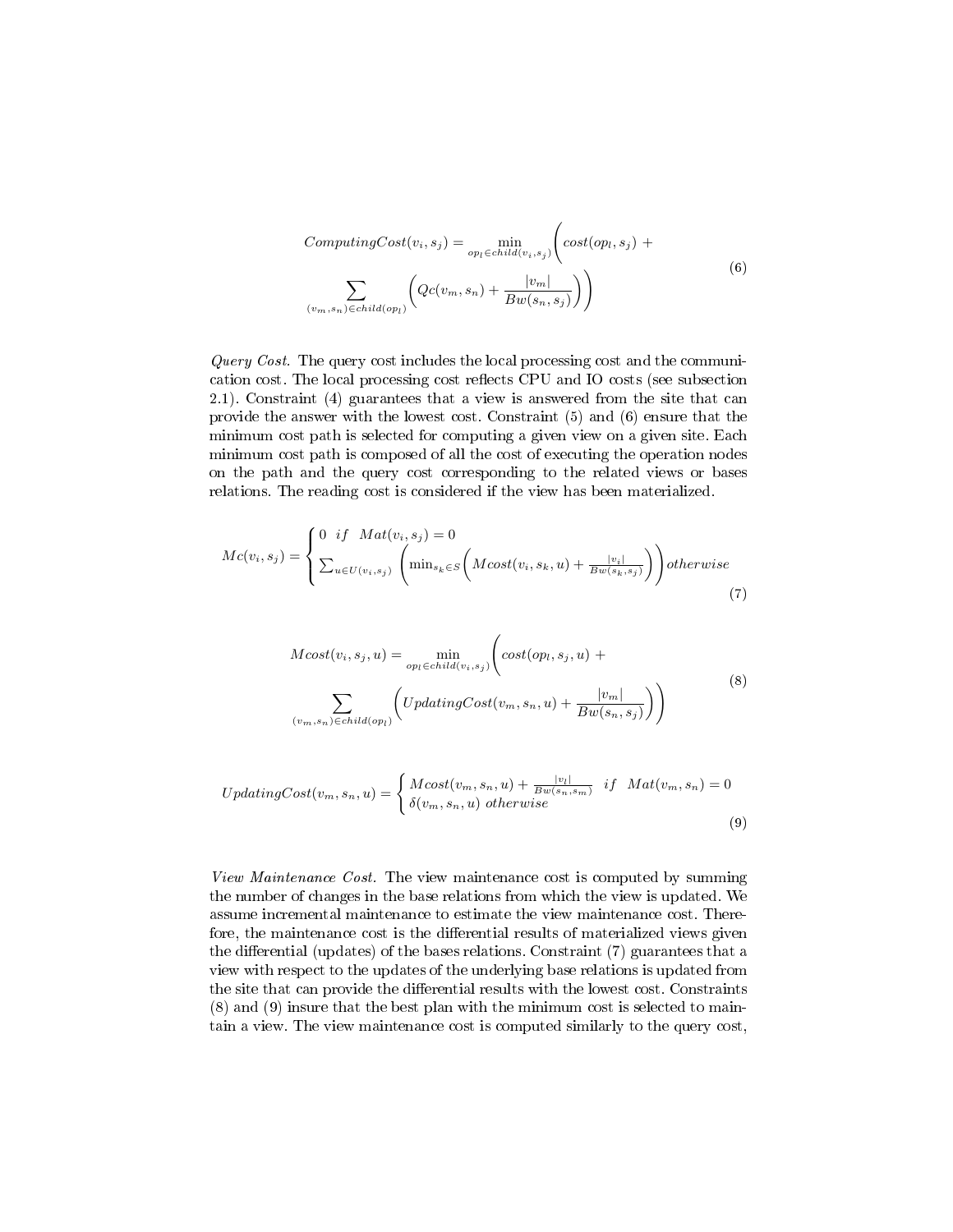but the cost of each minimum path is composed of all the cost of executing the operation nodes with respect to update on the path and the maintenance cost corresponding to the related views.

## 5 Experimental Evaluation

In this section, we demonstrate the performance of our approach and a randomized method i.e., genetic algorithm which has been designed for a distributed setting [8]. The performance of view selection methods was evaluated by measuring the solution quality which results from evaluating the quality of the obtained set of materialized views in terms of cost saving.

#### 5.1 Experiment Settings

For our experiments, we implemented a simulated distributed environment including a network of a set of sites (computer nodes). We assume that the different sites are divided into clusters so that there is a high probability that the sites which belong to the same cluster have similar query workloads. In our approach, for each cluster all the queries of the different workloads are merged into the same graph (see section 3) in order to detect the overlapping and capture the dependencies among them. Then, our method decides which views have to be selected and determine where these views should be materialized so that the full query workload is answered with the lowest cost under multiple resource constraints. The query workload are defined over the database schema of the TPC-H benchmark [2]. We then randomly assigned values to the frequencies for access and update based on a uniform distribution. In order to solve the view selection problem in a distributed context as a constraint satisfaction problem, we have used the latest powerful version of CHOCO [1]. For the randomized method, we have implemented the genetic algorithm presented in [8] by incorporating space and maintenance cost constraints into the algorithm. In order to let the genetic algorithm converge quickly, we generated an initial population which represents a favorable view configuration rather than a random sampling. Favorable view configuration such as the views which satisfy space and maintenance cost constraints are most likely selected for materialization. In the experimental results, the solution quality denoted by  $Q_s$  is computed as follows.

$$
Q_s = 1 - \frac{\sum_{(v_i, s_j) \in Q(G)} (f_q(v_i) * Qc(v_i, s_j))}{WM}
$$
\n(10)

Where  $WM$  is the total query cost obtained using the "WithoutMat" approach which does not materialize views and always recomputes queries. The "Without-Mat" approach is used as a benchmark for our normalized results. Recall that  $Qc(v_i,s_j)$  is the query cost corresponding to the view  $v_i$  on site  $s_j$  and  $f_q(v_i)$  is the frequency of the view  $v_i$  corresponding to a single query.

In our approach, the view selection problem in a distributed environment is constrained by storage capacities  $Sp_{max} = \{Sp_{max_i}, Sp_{max_j},...,Sp_{max_n}\}\$  where each site  $s_i$  has an associated storage space capacity  $Sp_{max_i}$  and maximum view maintenance cost  $U_{max}$ . Similar to [6] the storage space and maintenance cost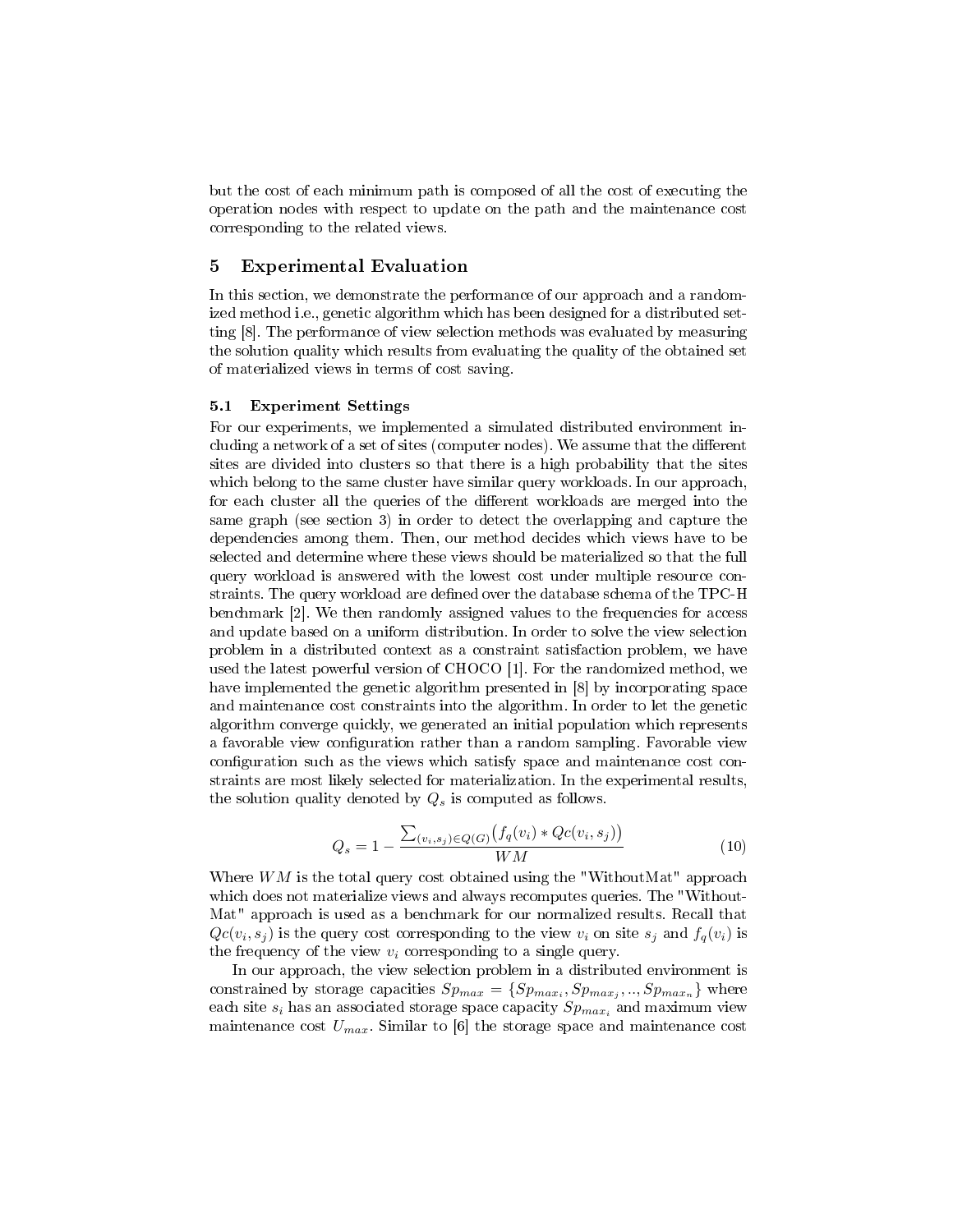limits are computed respectively as a function of the size (see equation 11) and total maintenance cost (see equation 12) of the query workload.

$$
Sp_{max_i} = \alpha * Sp_i(AllM) \tag{11}
$$

$$
U_{max} = \beta * Mc(AllM)
$$
 (12)

Where AllM is the "AllMat" approach which materializes the result of each query of the workload;  $\alpha$  and  $\beta$  are constant. In our experiments, the storage space limit is per site and computed as a function of the size of the associated query workload. The view maintenance cost limit is calculated as a function of the total maintenance cost when all the queries are materialized.

Our approach to solve the view selection problem in a distributed setting is able to provide optimal solutions. However, computing optimal solutions may be very expensive because of the great number of comparisons between all possible subsets of views which are candidate to materialization. In this case, we use timeout condition to limit the search by considering that some solutions should not be explored. As mentioned in section 2.2, the constraint solver can find a set of feasible solutions in which all the constraints are satisfied before reaching the optimal solution. In the next experiments, the constraint solver performed a search until reaching the timeout condition. Indeed, our approach is able to provide a feasible solution at any time. The timeout condition was set to the time required by the genetic algorithm to solve the problem. This means that the constraint solver was left to run until the convergence of the genetic algorithm in the following experiments.

#### 5.2 Experiment Results

We examined the effectiveness of our approach within three experiments. The first one compares the performance of our approach and the genetic algorithm for various values of storage space and maintenance cost limits. The second experiment evaluates the view selection methods with respect to different sizes of the distributed AND-OR view graph in terms of number of views ( equivalence nodes). Finally, the last experiment evaluates our approach and the genetic algorithm with different network sizes in terms of the number of sites per cluster.

Performances under resource constraints. In this experiment, we examine the impact of space and maintenance cost constraints on solution quality. For this evaluation, each cluster includes 8 sites with different constraints of CPU, IO and network bandwidth and each site has an associated query workload. The values of  $\alpha$  and  $\beta$  which define respectively the storage space capacities and the view maintenance cost limit are varied from 10% to 100%. All the results are shown in figure 5.

Figure 5 (a) investigates the influence of space constraint on solution quality for each value of  $\alpha$  where  $\beta$  was set to 60%. We note that the quality of the solutions produced by our approach and genetic algorithm improves when  $\alpha$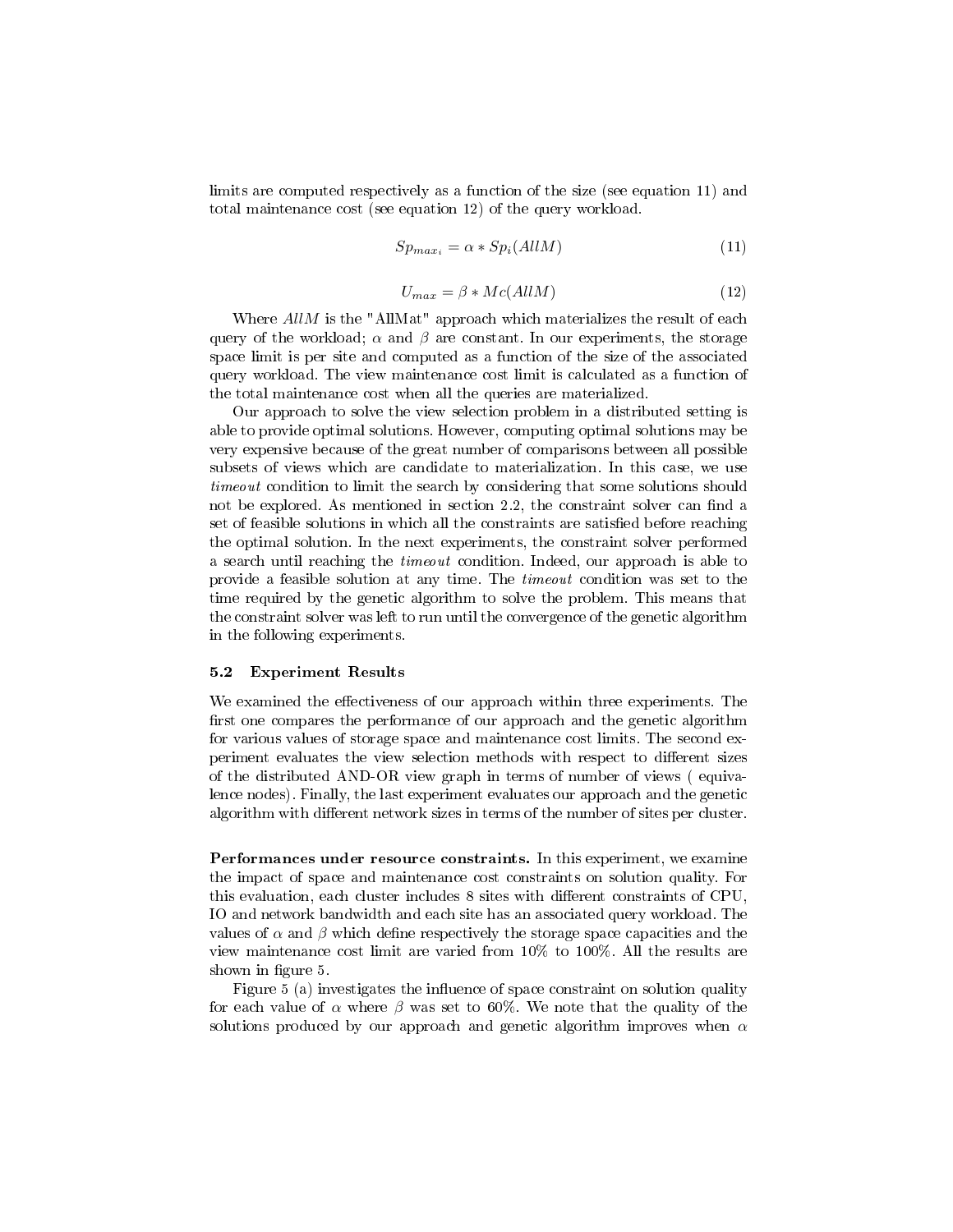

(a) Solution quality while varying (b) Solution quality while varying the space constraint the maintenance cost constraint

Fig. 5: Evaluating the performance under resource constraints.

increases, since there is storage space available for more views to be materialized. However, when  $\alpha$  = 80% there is no improvement in the solution quality because the maintenance cost constraint becomes the significant factor.

Figure 5 (b) examines the impact of maintenance cost constraint on solution quality for each value of  $\beta$  where  $\alpha$  was set to 80%. We can observe similarly to figure 5 (a) that we have better solutions when  $\beta$  increases since there is time to update the materialized views. The performance stabilizes when  $\beta$  > = 90% because the space constraint becomes the significant factor. We note from these experiments that our approach outperforms the genetic algorithm in the case where the resource constraints become very tight as well as in the case where we relax them. Indeed, for different values of  $\alpha$  and  $\beta$  we can see that our approach generates solutions with cost saving more than 2 times more than the genetic algorithm.



Fig. 6: Evaluating the performance over different number of views.

Performance according to the number of views. Let us now evaluate the performance of our approach and the one of genetic algorithm while varying the size of the search space. Recall that the size of the search space is estimated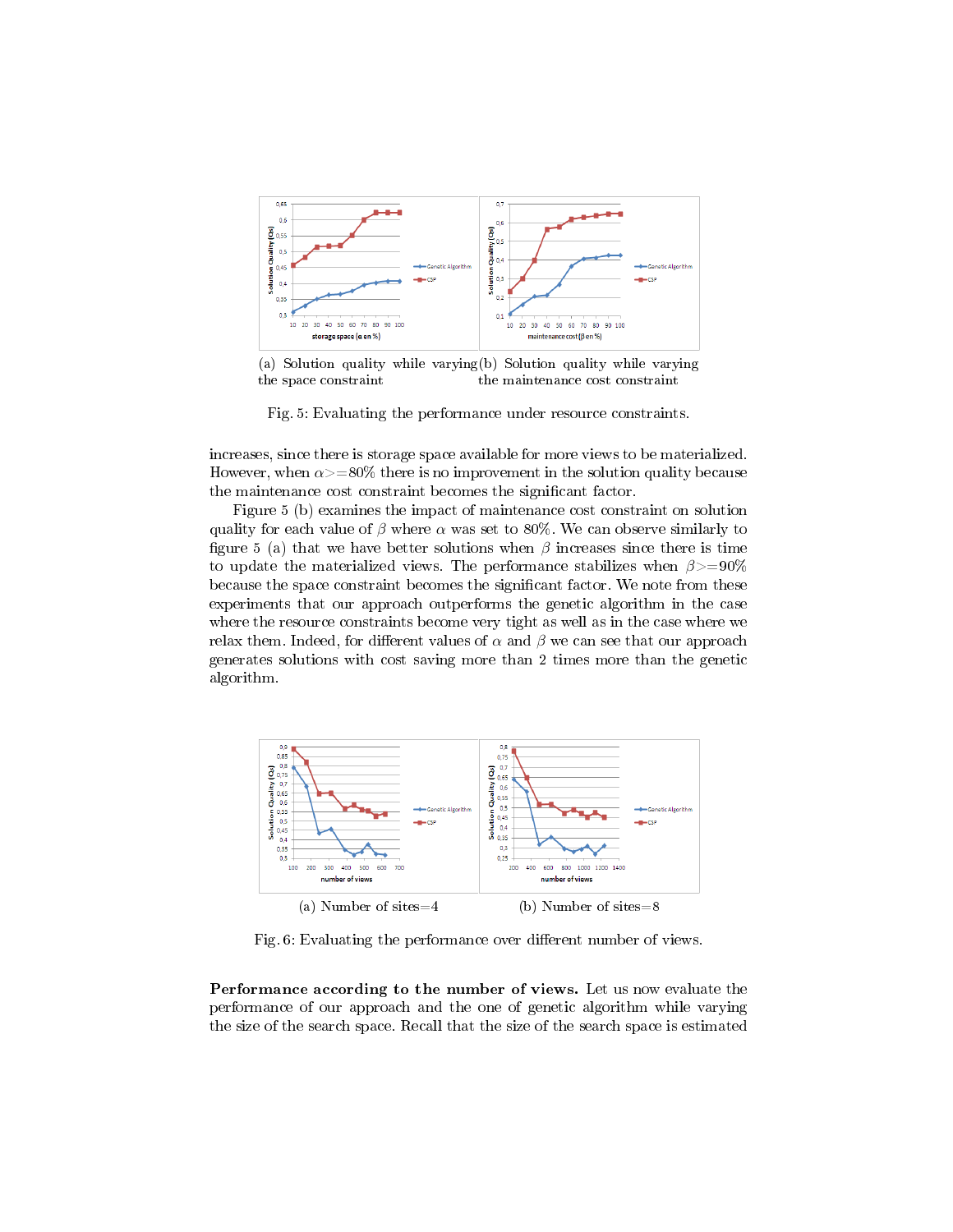according to the number of views (equivalence nodes) in the distributed AND-OR view graph described in section 3. Figure 6 illustrates the quality of the solutions produced by the two methods in a distributed environment. The number of sites per cluster is 4 sites in figure 6 (a) and 8 sites in figure 6 (b). The queries of the workload are randomly distributed over the network so that each site has an associated query workload. For instance, in figure  $6$  (b), the number of views in the distributed AND-OR view graph ranges from 200 to 1232 views. For each site,  $\alpha$  was set to 40%. For the maintenance cost constraint,  $\beta$  was set to 60%. The experiment results depicted in figure  $6$  (a) and  $6$  (b) show that our approach provides the lowest query cost while varying the number of views. In fact, the cost saving is up to 27% more than the genetic algorithm. Therefore, our approach provides better performances compared with the genetic algorithm in terms of the solution quality.



Fig. 7: Evaluating the performance over different number of sites.

Performance according to the number of sites. In order to evaluate the performance of view selection methods according to the number of sites, we conducted experiments with clusters of different sizes. For each cluster, we considered different number of sites with different constraints of CPU, IO and network bandwidth. The number of sites per cluster varies from 2 to 20. For each site, α was set to 40% and for the maintenance cost constraint,  $β$  was set to 60%. The experiment results are shown in figure 7. As in the previous experiments, we observe that our approach provides an improvement in the quality of the obtained set of materialized views in terms of cost saving compared with the genetic algorithm. Indeed, the cost saving is up to  $15\%$  more than the genetic algorithm.

#### 6 Related Work

Several view selection methods have been proposed in the literature to select which views to materialize in a centralized context. They can be classified into four major groups.

Deterministic methods: Methods in this class take a deterministic approach by exhaustive search [14] or by some heuristics such as greedy [5,15]. However, greedy search is subjected to the known caveats, i.e., sub-optimal solutions may be retained instead of the globally optimal one since initial solutions influence the solution greatly.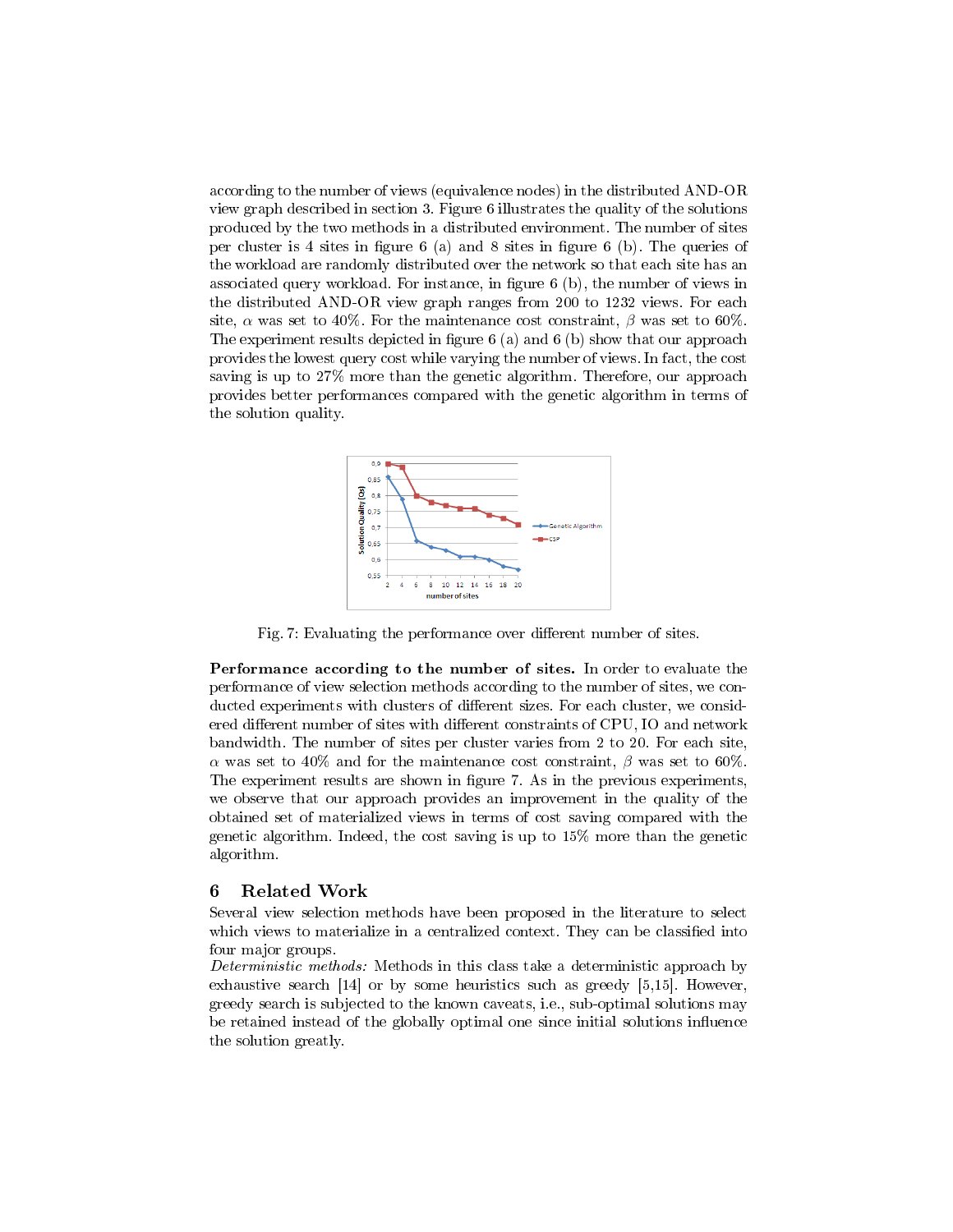Randomized methods: Typical algorithms in the context of view selection are genetic [8,7] or use simulated annealing [4,6]. Randomized algorithms can be applied to complex problems dealing with large or even unlimited search spaces. However, the quality of the solution depends on the set-up of the algorithm as well as the extremely difficult fine-tuning of algorithm that must be performed during many test runs. Furthermore, randomized algorithms do not guarantee to find the global optimum because of their probabilistic behavior.

Hybrid methods: Hybrid methods combine the strategies of deterministic and randomized algorithms in their search. A hybrid approach has been applied in [17] to the view selection problem which combine heuristic algorithms i.e., greedy algorithms and genetic algorithms. They prove that hybrid algorithms provide better solution quality. However, they are more time consuming and may be impractical due to their excessive computation time.

Constraint Programming methods: A constraint programming based approach has been presented in our previous work [10] to address the view selection problem in a centralized context. We have proved experimentally that our approach provides better performance compared with a randomized method i.e., genetic algorithm in term of cost savings. The success of using constraint programming for combinatorial optimization is due to its combination of high level modeling, constraint propagation and facilities to control the search behavior.

Analysis of view selection methods has shown that there is little work on view selection in a distributed scenario. The view selection problem is addressed in a distributed data warehouse environment in [3]. An extension of the concept of a data cube lattice to capture the distributed semantics has been proposed. Moreover, they extend a greedy based selection algorithm to the distributed case. However, the cost model that they have used does not include the view maintenance cost. Furthermore, the network transmission costs are not considered which is very important in a distributed context. The study presented in [8] deals with the view selection problem in distributed databases. This approach consists in applying a genetic algorithm to select a set of materialized views and the nodes of the network on which they will be materialized. However, this approach does not take into account neither the space nor the maintenance cost constraint. Besides, our approach provides better results compared with genetic algorithm in terms of the solution quality. A survey of view selection methods can be found in our previous work [11].

### 7 Conclusion

In this paper we have designed a constraint programming based approach to address the view selection problem under multiple resource constraints in a distributed environment. Furthermore, we have introduced the distributed AND-OR view graph to reflect the relation between views and communication network. We have performed several experiments over TPC-H queries and comparison with a genetic algorithm. The experiment results have shown that our approach provides better performance where the space and maintenance cost constraints become very tight as well as in the case where we relax them or when the number